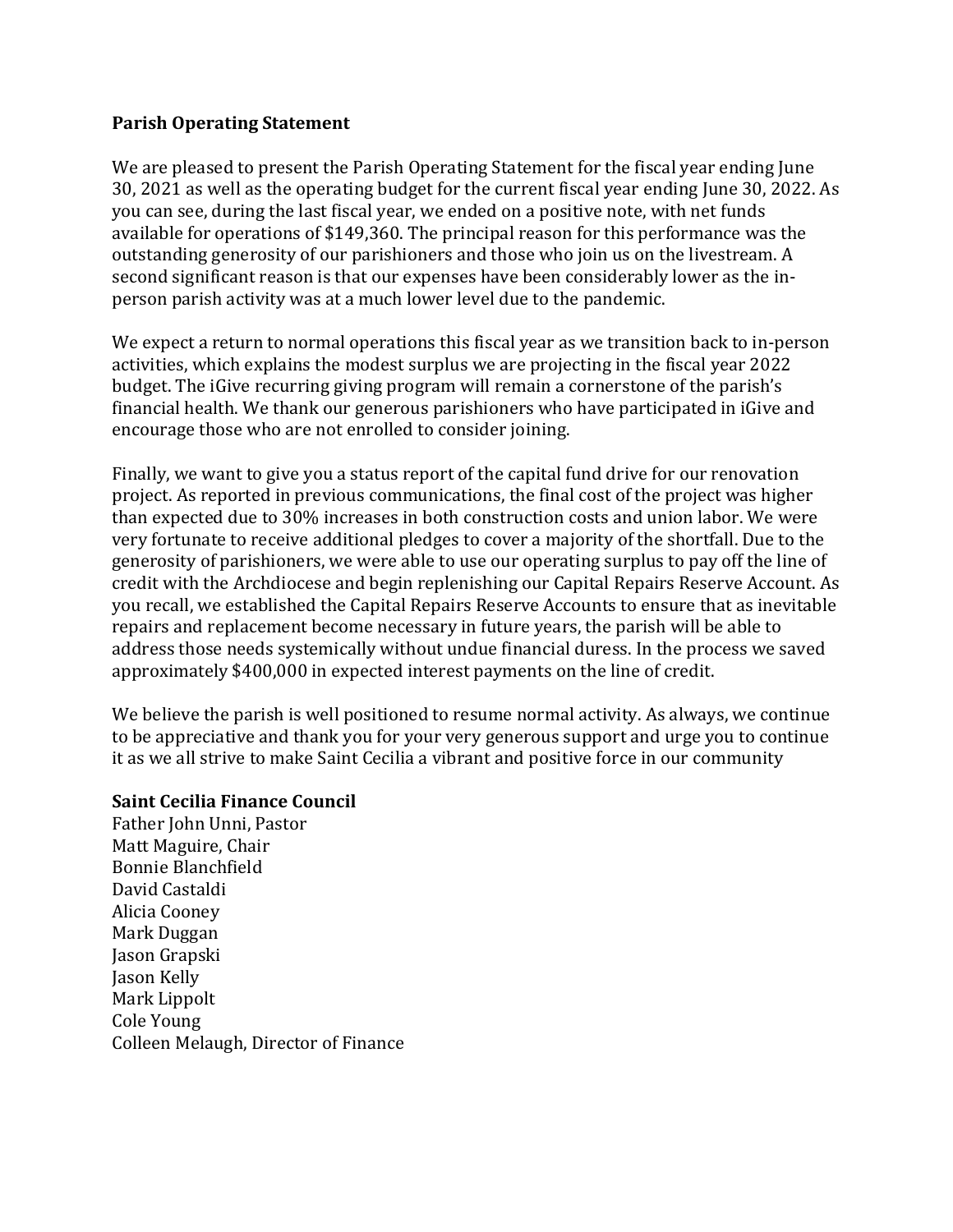## **OPERATING STATEMENT**

|                                         | <b>Quarter Ending</b><br>June 30,2021<br><b>ACTUAL</b> |            | <b>Quarter Ending</b><br>June 30,2021<br><b>BUDGET</b> |           |
|-----------------------------------------|--------------------------------------------------------|------------|--------------------------------------------------------|-----------|
| <b>INCOME</b>                           |                                                        |            |                                                        |           |
| <b>Sunday Offertory Income</b>          | \$                                                     | 1,727,032  | \$                                                     | 1,215,000 |
| <b>Special Donations Income</b>         | \$                                                     | 1,167,755  | \$                                                     | 500,000   |
| <b>Operating Income</b>                 | \$                                                     | 242,981    | \$                                                     | 256,748   |
| <b>Miscellaneous Income</b>             | \$                                                     | 320,733    | \$                                                     | 292,153   |
| <b>TOTAL INCOME</b>                     | \$                                                     | 3,458,501  | \$                                                     | 2,263,901 |
| <b>EXPENSES</b>                         |                                                        |            |                                                        |           |
| <b>Personnel Expenses</b>               | \$                                                     | 943,809    | $\mathfrak{S}$                                         | 1,093,722 |
| <b>Office Expenses</b>                  | \$                                                     | 154,168    | \$                                                     | 193,778   |
| <b>Liturgy Expenses</b>                 | \$                                                     | 47,042     | \$                                                     | 51,225    |
| <b>Building Expenses</b>                | \$                                                     | 610,713    | \$                                                     | 576,736   |
| <b>Other Expenses</b>                   | \$                                                     | 234,909    | \$                                                     | 348,677   |
| <b>TOTAL EXPENSES</b>                   | \$                                                     | 1,990,641  | \$                                                     | 2,264,138 |
| <b>TOTAL INCOME LESS EXPENSES</b>       | \$                                                     | 1,467,860  | \$                                                     | (237)     |
| <b>LOAN REPAYMENT</b>                   | \$                                                     | (700,000)  |                                                        |           |
| <b>TRANSFER TO CAPITAL REPAIRS ACCT</b> | \$                                                     | (618, 500) |                                                        |           |
| <b>FUNDS AVAILABLE FOR OPERATIONS</b>   | \$                                                     | 149,360    |                                                        |           |